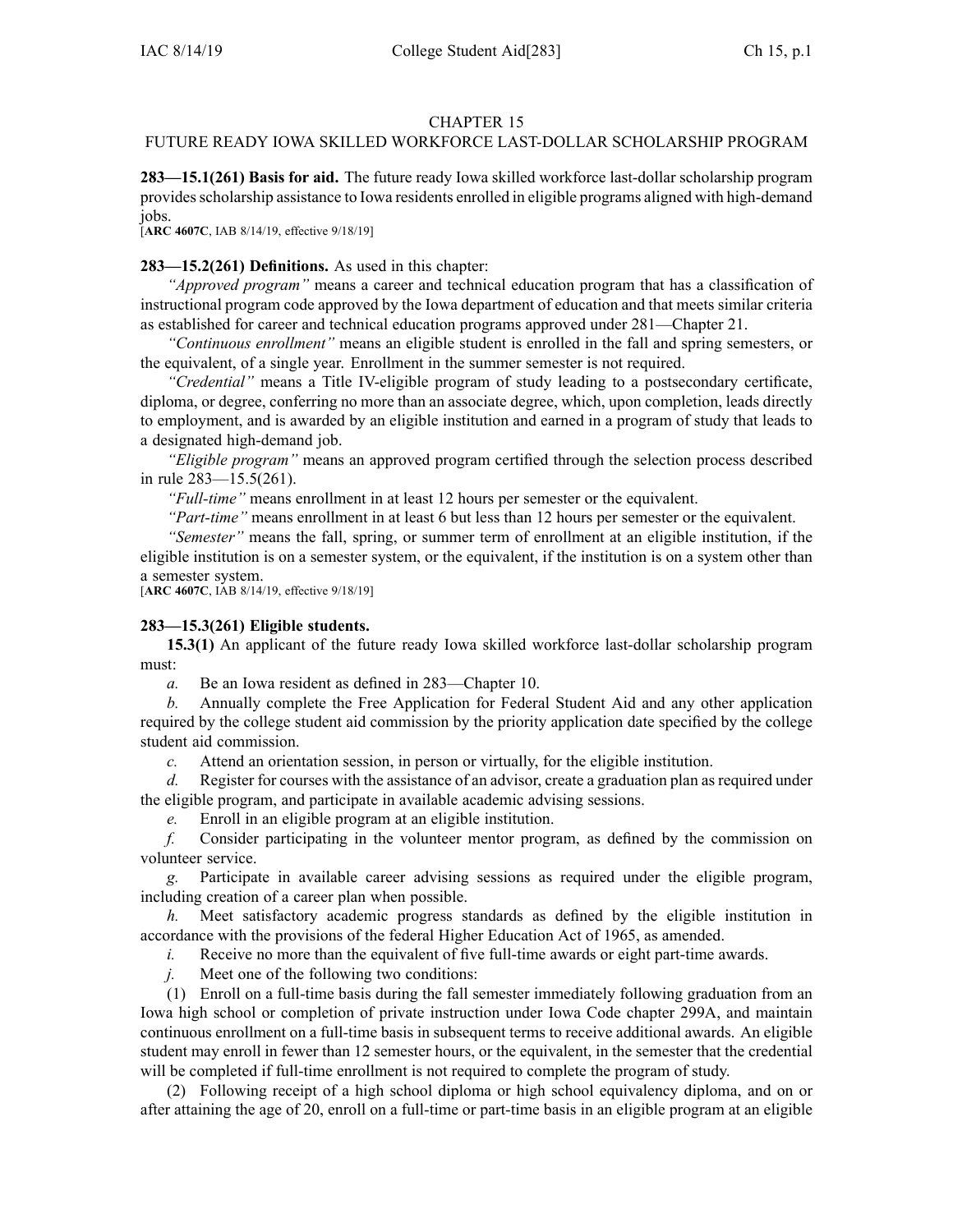institution, and maintain continuous enrollment on <sup>a</sup> full-time or part-time basis in subsequent terms to receive additional awards. Ages are calculated on July 1 prior to the year of enrollment.

If the student is granted <sup>a</sup> leave of absence by the eligible institution in accordance with provisions of the federal Higher Education Act of 1965, as amended, the student is not required to maintain continuous enrollment during the period covered by the approved leave of absence.

**15.3(2)** Reserved.

[**ARC [4607C](https://www.legis.iowa.gov/docs/aco/arc/4607C.pdf)**, IAB 8/14/19, effective 9/18/19]

#### **283—15.4(261) Award amounts.**

**15.4(1)** Awards for eligible students attending Iowa community colleges shall not exceed the remaining tuition and mandatory institutionwide fees after applying federal and state nonrepayable aid. However, awards for eligible students enrolled on <sup>a</sup> full-time basis shall be at least \$250 per semester or the equivalent amount if the eligible institution operates on <sup>a</sup> system other than the semester system. Awards for eligible students enrolled on <sup>a</sup> part-time basis shall be the same amount prorated based on the number of semester hours, or the equivalent, in which the part-time student enrolls.

**15.4(2)** Awards for eligible students attending an accredited private institution or eligible institution, as defined in Iowa Code section [261.9](https://www.legis.iowa.gov/docs/ico/section/261.9.pdf), shall not exceed the average tuition and mandatory institutionwide fees at Iowa community colleges after applying federal and state nonrepayable aid. However, awards for eligible students enrolled on <sup>a</sup> full-time basis shall be at least \$250 per semester or the equivalent amount if the eligible institution operates on a system other than the semester system. Awards for eligible students enrolled on <sup>a</sup> part-time basis shall be the same amount prorated based on the number of semester hours, or the equivalent, in which the part-time student enrolls. The average resident tuition and mandatory institutionwide fees will be determined by the Iowa department of education.

**15.4(3)** A student must be enrolled as <sup>a</sup> regular student in an eligible program that qualifies for Title IV funds. Tuition and institutionwide mandatory fees associated only with coursework required for the student's Title IV-eligible program of study can be used to determine the award amount. [ARC [4607C](https://www.legis.iowa.gov/docs/aco/arc/4607C.pdf), IAB 8/14/19, effective 9/18/19]

#### **283—15.5(261) Selection of eligible programs.**

**15.5(1)** An eligible program must lead to <sup>a</sup> credential aligned with <sup>a</sup> high-demand job pursuan<sup>t</sup> to 2018 Iowa Acts, House File 2458, section 7, as amended by 2019 Iowa Acts, House File 758, section 12.

**15.5(2)** Before an approved program is considered an eligible program, the department of workforce development and the college student aid commission, in consultation with the Iowa department of education, must jointly certify that the program of study and credential are aligned with <sup>a</sup> high-demand job.

[**ARC [4607C](https://www.legis.iowa.gov/docs/aco/arc/4607C.pdf)**, IAB 8/14/19, effective 9/18/19]

**283—15.6(261) Criteria for maintaining eligible program status.** The following criteria shall be used in the certification process.

**15.6(1)** By providing student data in <sup>a</sup> form and manner prescribed by the college student aid commission, the eligible institution shall demonstrate the eligible program, upon completion, leads to employment and not primarily to transfer to baccalaureate degree programs. The college student aid commission, the department of workforce development, and the Iowa department of education shall jointly determine employment outcomes, including wage thresholds.

If an eligible institution fails to demonstrate that an eligible program meets the certified outcomes for three successive years, new eligible students entering the eligible program are prohibited from receiving awards under this rule until such time that the college student aid commission determines that certified outcomes are being met.

**15.6(2)** A list of all programs eligible for the future ready Iowa skilled workforce last-dollar scholarship program, as well as the required courses and the suggested course sequence, must be available in one prominent location on the eligible institution's website. [**ARC [4607C](https://www.legis.iowa.gov/docs/aco/arc/4607C.pdf)**, IAB 8/14/19, effective 9/18/19]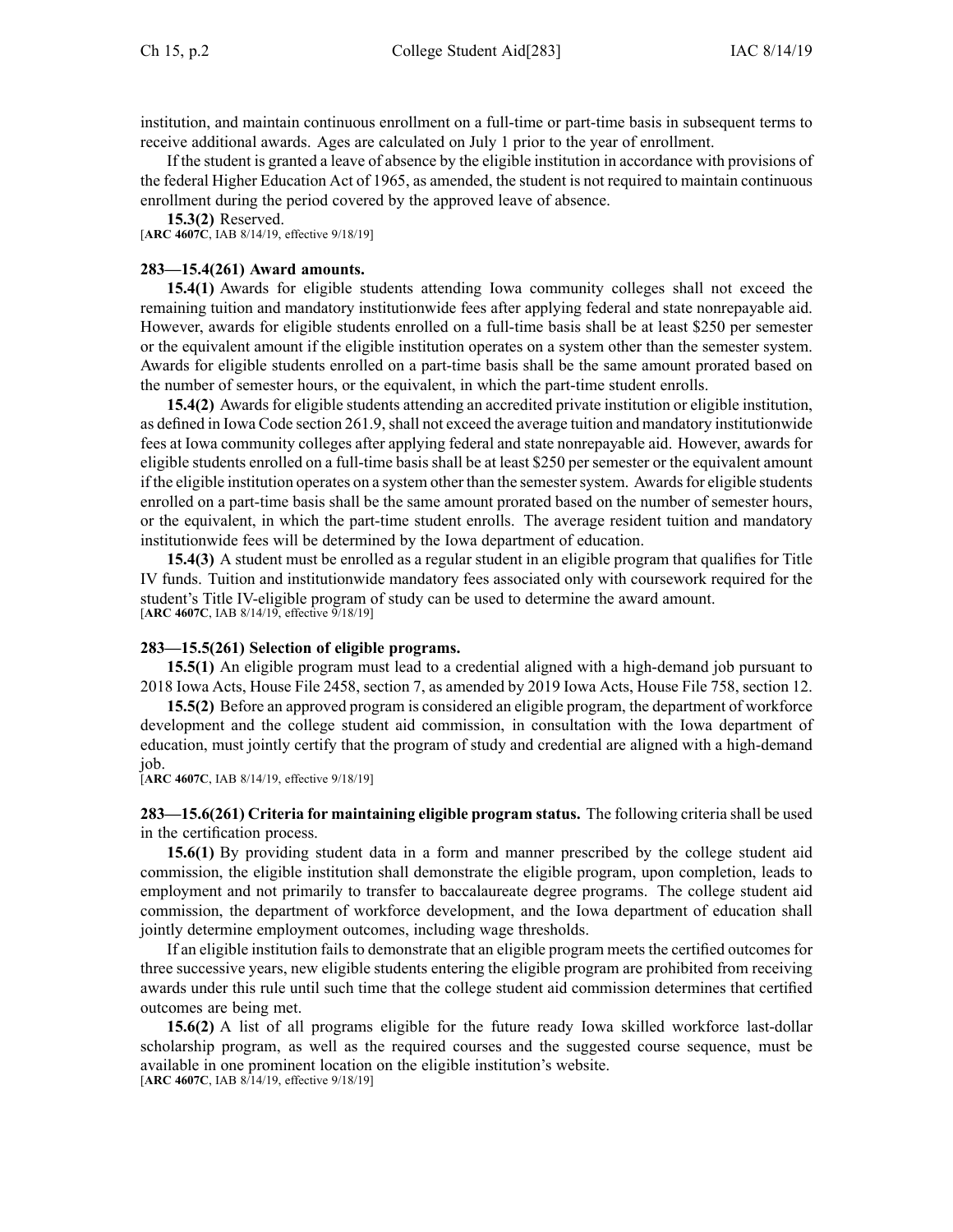### **283—15.7(261) Awarding of funds.**

**15.7(1)** Eligible students who enroll in eligible programs at eligible institutions may receive awards during <sup>a</sup> semester.

**15.7(2)** In the first year that funding is appropriated, and in the event that funds available are insufficient to award all eligible students, awards are first prioritized to eligible students who were not enrolled during the previous academic year. Applications will be ranked in date-received order, and students who complete the application by the earliest date will receive awards insofar as funds permit.

**15.7(3)** In the event that funds available are insufficient to award all eligible students, awards are first prioritized to eligible students who received an award during the prior year, according to the date the student completes the application. Applications will be ranked in date-received order, and students who complete the application by the earliest date will receive awards insofar as funds permit.

**15.7(4)** In the event that funds available are sufficient to award all eligible students meeting the conditions specified in subrule  $15.7(2)$  or  $15.7(3)$  but are insufficient to award all eligible students, awards are provided to additional eligible students according to the date the student completes the application. Applications will be ranked in date-received order, and students who complete the application by the earliest date will receive awards insofar as funds permit.

**15.7(5)** If the state workforce development board or <sup>a</sup> community college district removes <sup>a</sup> high-demand job from <sup>a</sup> list created under 2018 Iowa Acts, House File 2458, section 7, as amended by 2019 Iowa Acts, House File 758, section 12, an eligible student who received an award in <sup>a</sup> program of study aligned with that high-demand job shall continue to receive the award as long as the student continues to meet all other eligibility criteria.

[**ARC [4607C](https://www.legis.iowa.gov/docs/aco/arc/4607C.pdf)**, IAB 8/14/19, effective 9/18/19]

#### **283—15.8(261) Institution eligibility requirements.**

**15.8(1)** *Application process.* An institution requesting to participate in the future ready Iowa skilled workforce last-dollar scholarship program must apply to the college student aid commission using the college student aid commission's designated application. An applicant institution must provide the college student aid commission with documentation establishing eligibility as described in subrule 15.8(2). Applicant institutions seeking to participate in the future ready Iowa skilled workforce last-dollar scholarship program must submit applications by October 1 of the year prior to the beginning of the academic year for which they are applying for participation, with the exception of the first state fiscal year in which appropriations are authorized for expenditure.

**15.8(2)** *Eligible institution.* An Iowa community college as defined in Iowa Code section [260C.2](https://www.legis.iowa.gov/docs/ico/section/260C.2.pdf) or an accredited private institution or eligible institution as defined in Iowa Code section [261.9](https://www.legis.iowa.gov/docs/ico/section/261.9.pdf) must:

*a.* Require eligible students to:

(1) Attend an orientation session, in person or virtually, for the eligible institution.

(2) Register for courses with the assistance of an advisor, create <sup>a</sup> graduation plan as required under the eligible program, and participate in available academic advising sessions.

(3) Participate in available career advising sessions as required under the eligible program, including creation of <sup>a</sup> career plan when possible.

*b.* Notify eligible students of the volunteer mentor program, encourage them to participate, and facilitate, in collaboration with the commission on volunteer service, the assignment of <sup>a</sup> volunteer mentor to each eligible student, based on the student's interests.

*c.* Facilitate connections through campus career centers and services to internships and similar local, state, and federal programs.

*d.* Market the eligible institution's eligible programs and optional incentives on the eligible institution's website and to other relevant agencies and organizations as recommended by the college student aid commission, commission on volunteer service, or department of workforce development.

*e.* Submit information annually to the college student aid commission including, but not limited to, information regarding recipients, scholarship disbursements, recipients' eligible programs, recipient completion rates by eligible program, and recipient employment outcomes. Information shall be submitted in the format prescribed by the college student aid commission. The college student aid